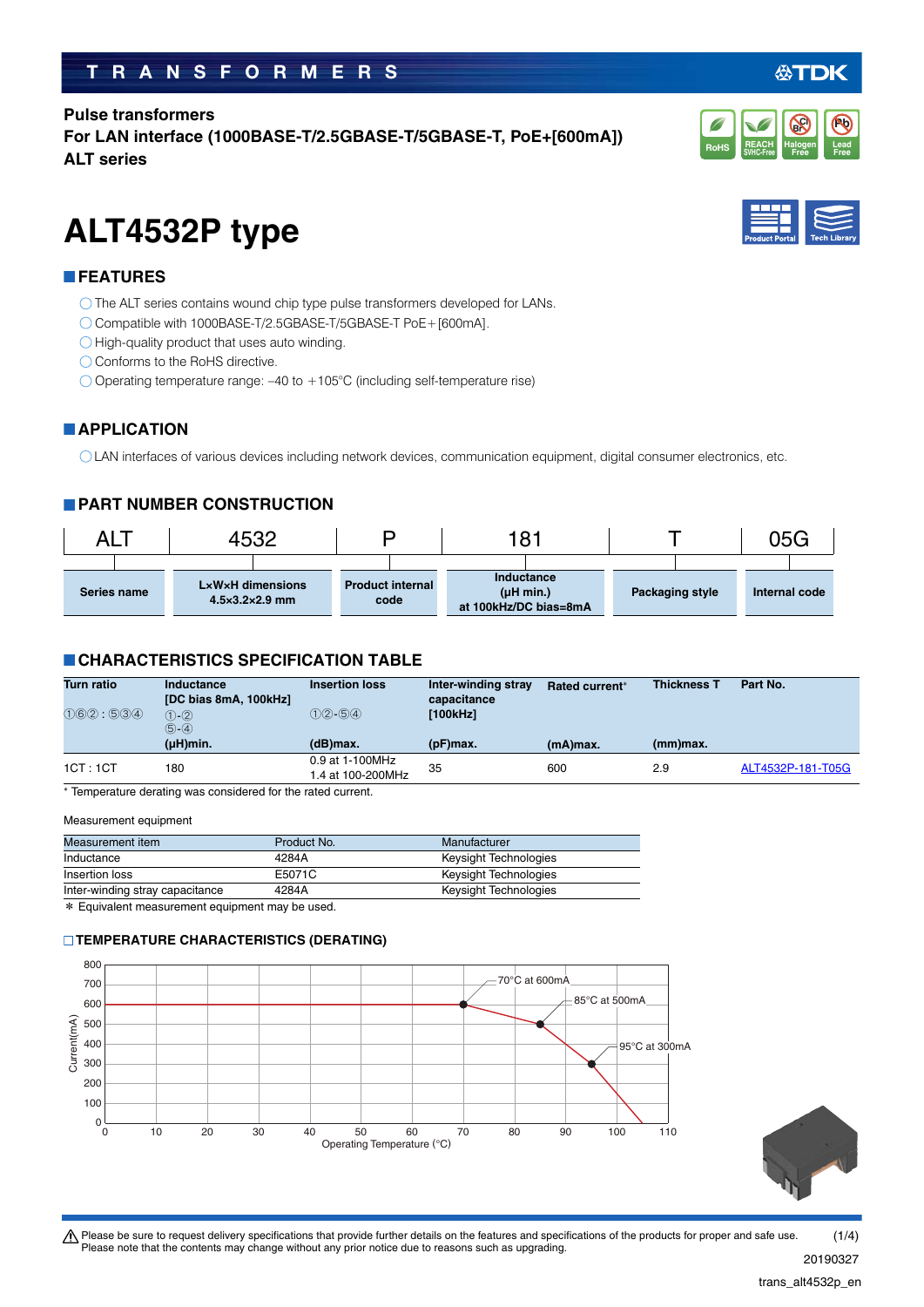## **公TDK**

# **ALT4532P type**

### **INSERTION LOSS VS. FREQUENCY CHARACTERISTICS**



#### Measurement equipment

| Product No. | Manufacturer          |  |
|-------------|-----------------------|--|
| E5071C      | Keysight Technologies |  |
|             |                       |  |

\* Equivalent measurement equipment may be used.

Please be sure to request delivery specifications that provide further details on the features and specifications of the products for proper and safe use.<br>Please note that the contents may change without any prior notice d 20190327 (2/4)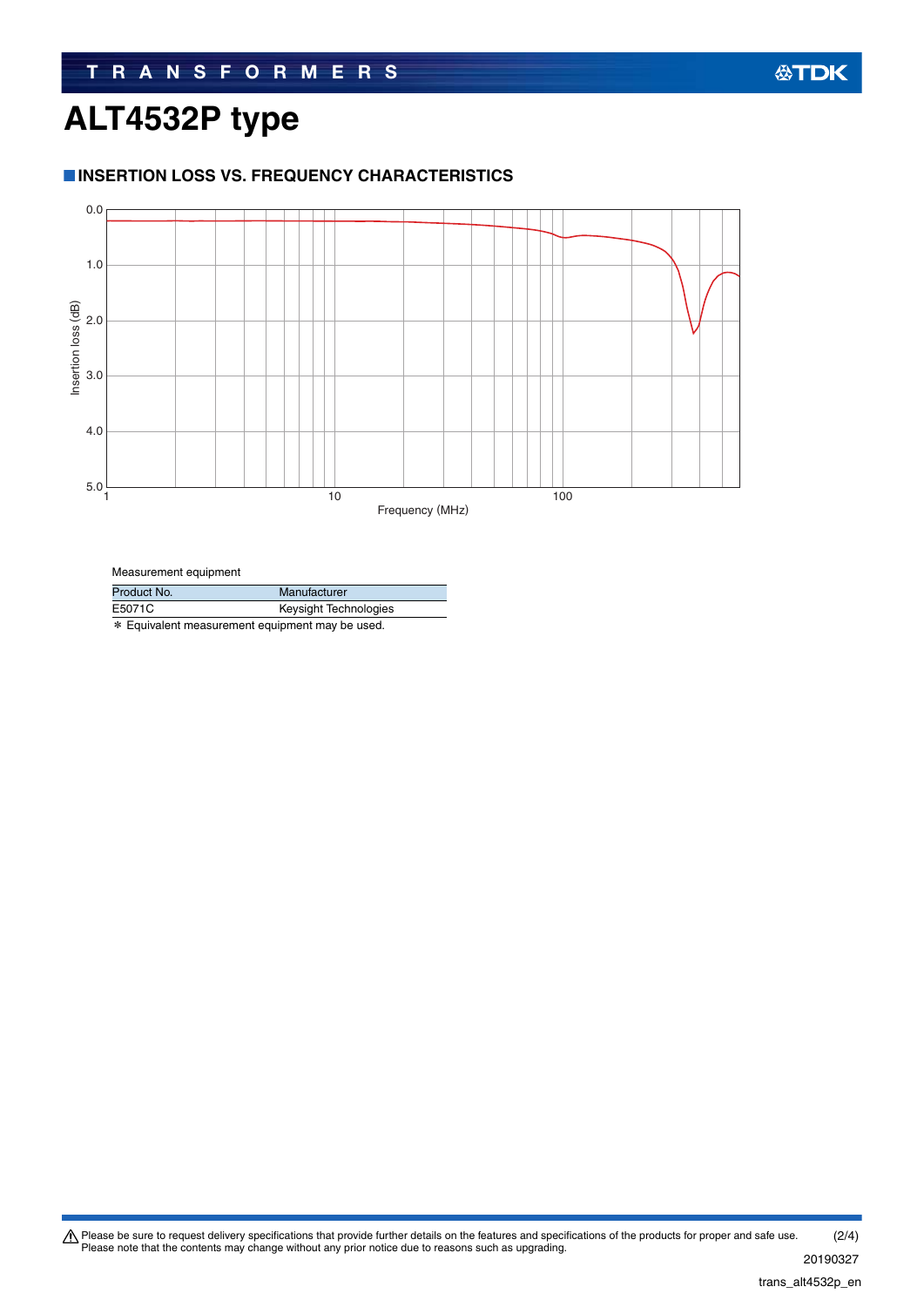# **TRANSFORMERS**

# **ALT4532P type**

### **SHAPE & DIMENSIONS**



### **RECOMMENDED LAND PATTERN**



### **CIRCUIT DIAGRAM**



There is no directivity.

### **RECOMMENDED REFLOW PROFILE**



### **PACKAGING STYLE**



Dimensions in mm

#### **TAPE DIMENSIONS**



| <b>ALT4532P</b> | $36+01$ | $9 + 0.1$ | 25max. |
|-----------------|---------|-----------|--------|

### **PACKAGE QUANTITY**

Package quantity 2,000 pcs/reel

### **TEMPERATURE RANGE, INDIVIDUAL WEIGHT**

| Operating<br>temperature range* | <b>Storage</b><br>temperature range** | <b>Individual</b><br>weight |
|---------------------------------|---------------------------------------|-----------------------------|
| $-40$ to $+105^{\circ}$ C       | $-40$ to $+105^{\circ}$ C             | 160 mg                      |
|                                 |                                       |                             |

Operating temperature range includes self-temperature rise.

\*\* The storage temperature range is for after the assembly.

Please be sure to request delivery specifications that provide further details on the features and specifications of the products for proper and safe use.<br>Please note that the contents may change without any prior notice d (3/4)